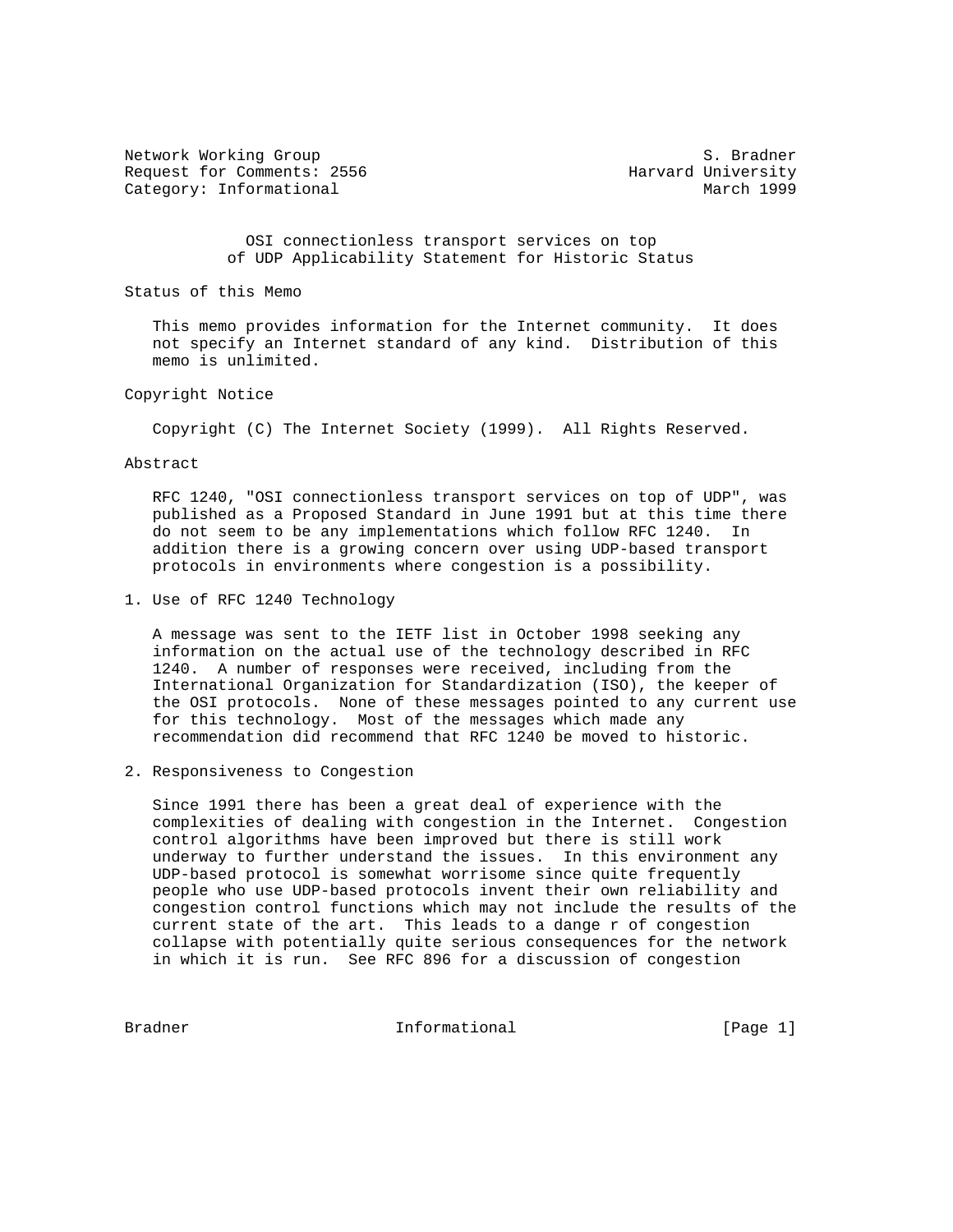collapse.

 In the case of RFC 1240, the authors seemed to assume that if some level of reliability was needed in an RFC 1240 environment that the reliability algorithms and the congestion control algorithms which would then be required would reside in the OSI protocols running over the UDP transport. It is far from clear that any perceived advantages of running over UDP would not be eclipsed by the difficulties experienced in trying to create a reasonable congestion control algorithm. Implementers would likely find that running over TCP as RFC 2126 describes is the better choice.

3. Conclusion

 Due to the lack of use of the technology described in RFC 1240 and the issues surrounding congestion control in the Internet, RFC 1240 should be reclassified as Historic and its implementation actively discouraged.

4. Security Considerations

 This type of non-protocol document does not directly effect the security of the Internet.

- 5. References
	- RFC 896 Nagle, J., "Congestion control in IP/TCP internetworks", RFC 896, January 1984.
	- RFC 1240 Shue, C., Haggerty, W. and K. Dobbins, "OSI connectionless transport services on top of UDP: Version 1.", RFC 1240 June 1991.
	- RFC 2126 Pouffary, Y. and A. Young, "ISO Transport Service on top of TCP (ITOT)", RFC 2126, March 1997.

Bradner 11 Informational 1996 [Page 2]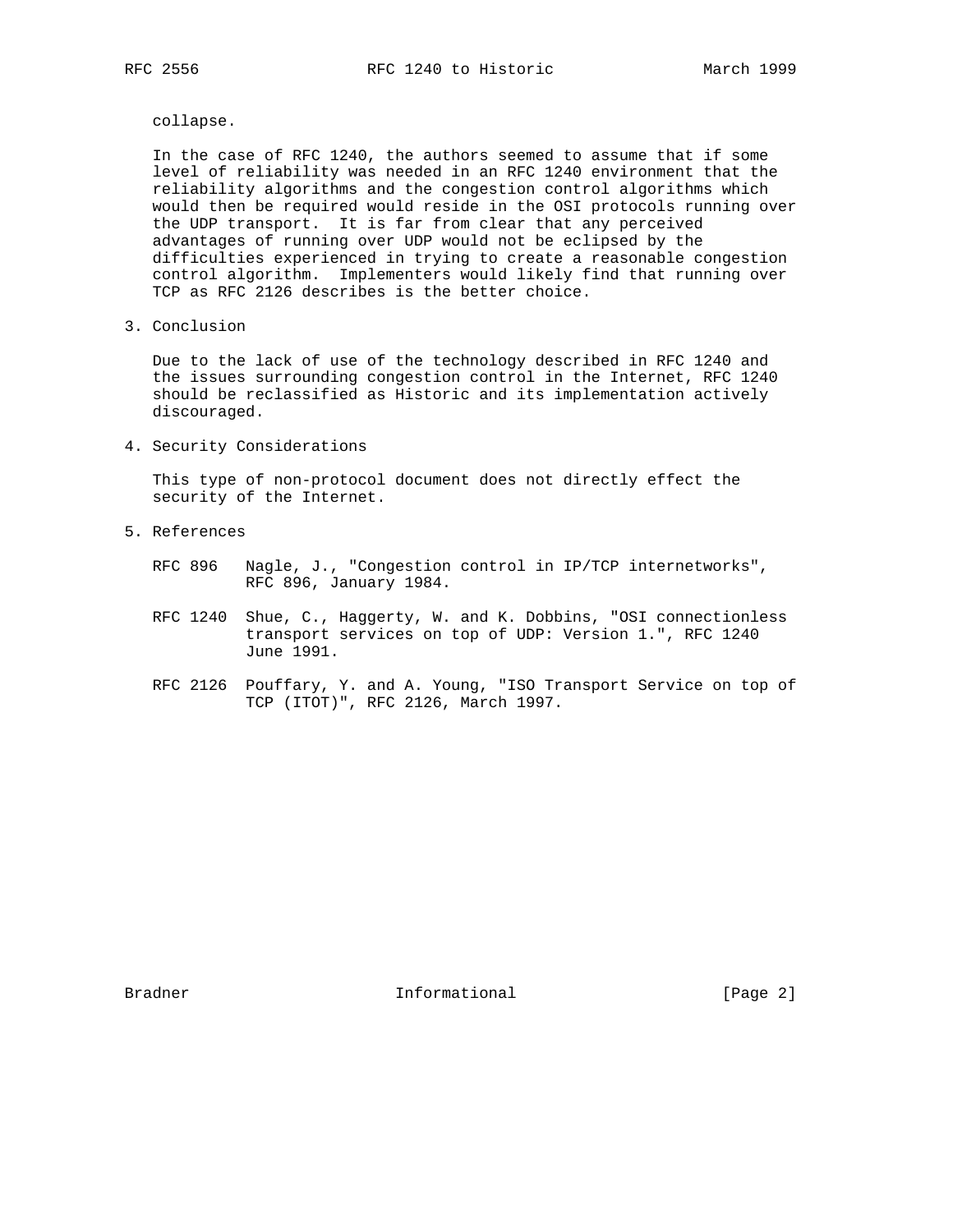## 6. Author's Address

 Scott Bradner Harvard University 1350 Mass Ave, rm 876 Cambridge, MA 02138 USA

 Phone: +1 617 495 3864 EMail: sob@harvard.edu

Bradner Informational [Page 3]